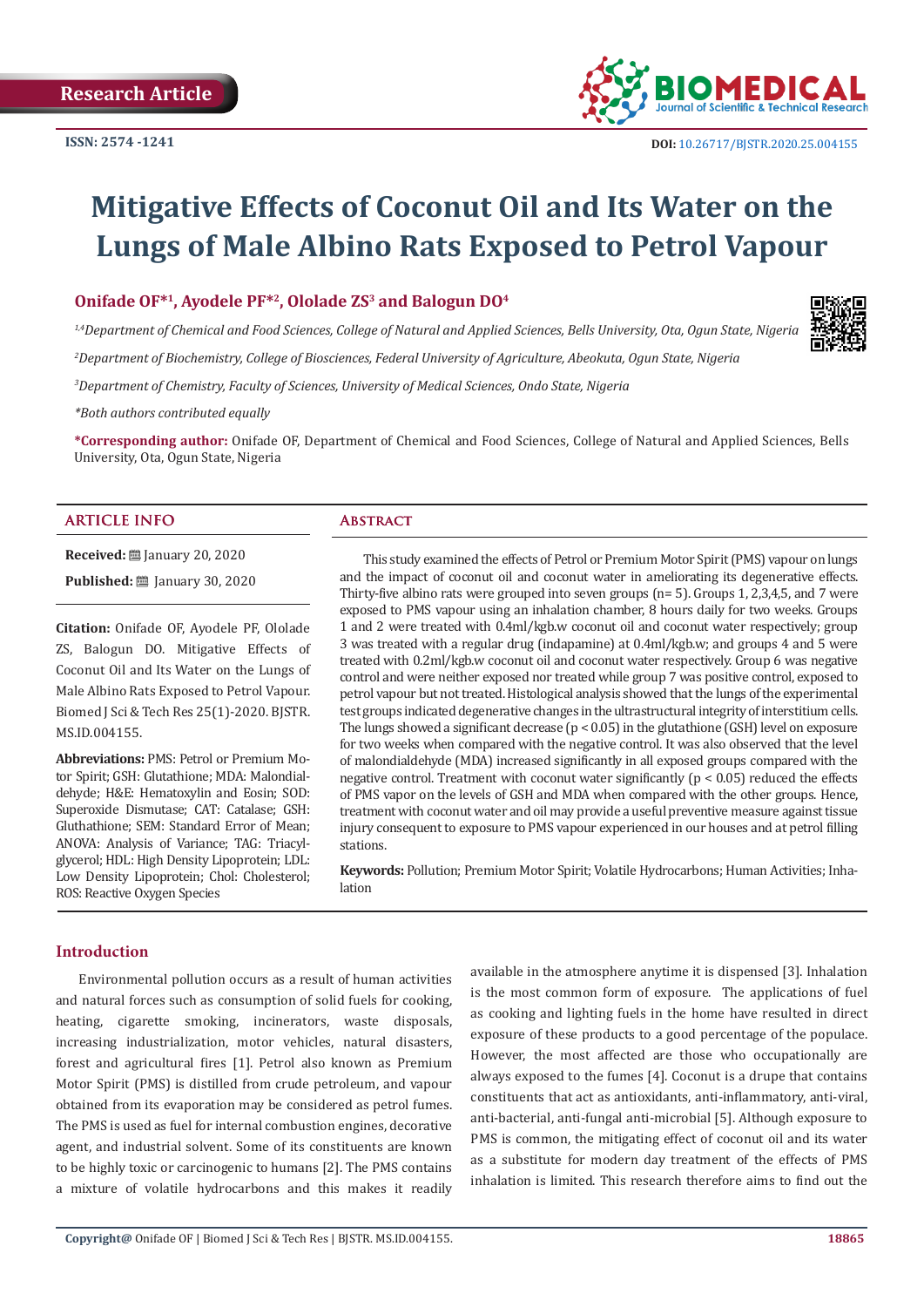mitigating effects that coconut oil and its water have on the damage caused d by PMS inhalation.

# **Materials and Methods**

#### **Procurement and Preservation of Coconut Water**

The coconuts were bought from Oja market in Ota, Ogun state and the coconut water were obtained freshly from three coconuts daily.

# **Extraction of Coconut Oil**

Cold extraction method was used for extracting coconut oil from the coconut milk by breaking the emulsion without heating. The edibles part of coconut obtained from a fully developed brown coconut were cut into tiny pieces and blended with a blender. The blended coconut was filtered using cheesecloth into a clean bucket to remove the milk. The milk was left for two days to separate, leaving the oil to rise to the top and the coconut milk to settle at the bottom of the jar. The coconut oil was scooped into plain sample bottles and stored in a dark place away from sunlight.

#### **Experimental Animals**

Thirty-five male albino rats were purchased from a farmhouse in Lagos University Teaching Hospital. They were housed in plastic cages with net covers for ventilation and subjected to a standard environmental condition (12:12 hour light: dark cycle). The rats were fed *ad-libitum*. Wood shavings were used as beddings for the animals. The beddings were changed daily to avoid buildup of toxic ammonia levels. The rats were allowed two weeks acclimatization period prior to exposure. The care of the experimental animals was in accordance to all the necessary rules and regulations in animal research.

# **Animal Grouping and Exposure**

The rats were divided into seven (7) groups, including the positive and negative control group. Each group contained five (5) animals to avoid overcrowding and to allow easy accessibility and identification of the animals in the course of the research. Using an inhalation chamber, all the groups, excluding the negative control group were introduced to PMS by inhalation respectively and proper precautions were taken 8 hours daily for two weeks after which treatment was administered for one week. The weight of each rat was taken before and after treatment. Using a measuring cylinder, 500ml of PMS was measured and distributed among five (5) perforated cans and placed in front of each cage. At the end of daily exposure, the final volume of the petrol was recorded.

# **Biochemical Analysis**

At the end of the experiment, the albino rats were sacrificed by cervical dislocation. The lungs were harvested. Histological preparations were made from these tissues for histological analysis. The lungs of the rats in each group were used to carry out analysis on oxidative stress and blood samples were taken for lipid profile.

#### **Histopathology Procedure**

Histopathology is the microscopic study of diseased tissue. It is performed by examining a thin tissue section under light microscopes. The tissues were fixed with neutral formalin 10 %, embedded in paraffin, and then manually sectioned with a microtome to obtain 4-5μm thick paraffin sections. Dewaxed sections were then stained with hematoxylin and eosin (H&E) dyes. After staining, a very thin glass was placed over the tissue sections to protect them and to enhance the optical evaluation of the tissues.

# **Method for Homogenizing Sample**

Harvested organs of the animal were prepared by washing them in ice cold 1.15 % KCl solution, blotted and weighed. They were then homogenized with 0.1M phosphate buffer (pH 7.2), putting the organs each into the homogenizing cup and homogenized using the homogenizer. The resulting homogenate was centrifuge at 2500 rpm for 15 mins. Supernatant was obtained and stored at -20°C until analysis.

#### **Lipid Profiles Assay**

**Determination of Triacylglycerol (TAG) Concentration:**  Triacylglycerol is the main storage form of fatty acids. Triacylglycerol measurement is used in diagnosis and treatment of diseases involving lipid metabolism.

**Procedure:** Three test tubes marked blank (B), test (T) and standard (S) was arranged in a test tube rack. To each of the test tubes was pipetted 1.0 ml of the monoreagent (PIPES buffer 50mmol/L pH 6.8, LPL 12 KU/L, GK 1KU/L, GPO 10KU/L, ATP 2.0mmol/l,  $Mg^{2+}$  40 mmol/l, POD 2.5KU/L, 4-amino antipyrine (0.5mmol/L), phenol (3 mmol/L). Then, 10µL of serum and 10µL of calibrator (triacylglycerol standard; glycerol 12.26mmol, equivalent to 200mg/dl of glycerol trioleate) were pipetted into tube marked T and S respectively. The reaction mixture was thoroughly mixed and incubated for 15 mins at 25 ℃. The absorbance of the samples and standard was read at 505nm against the reagent blank.

Triacylglycerol concentration (mg/dl) in the serum was calculated as:

$$
Triacylycero1 = \frac{Absorbance \ of \ sample}{Absorbance \ of \ standard} \times 200
$$

Where: 200mg/dL is the concentration of standard.

**Determination of Cholesterol (Chol) Concentration:**  Cholesterol is produced in the body, in quantities needed for the body to function properly. Sources of some cholesterol is diet, hence comsuming food high in saturated fat and trans-fat resulted in high level of cholesterol in the blood. Cholsterol measment is used in the diagnosis and treatment of of lipoprotein metabolism disorder.

**Procedure:** Three test tubes marked blank (B), test (T) and standard (S) were arranged in a test tube rack. To each of the test tube was added 1ml of monoreagent (PIPES 200mmol/l, pH 7.0, sodium cholate 1mmol/l, cholesterol esterase 250U/L, cholesterol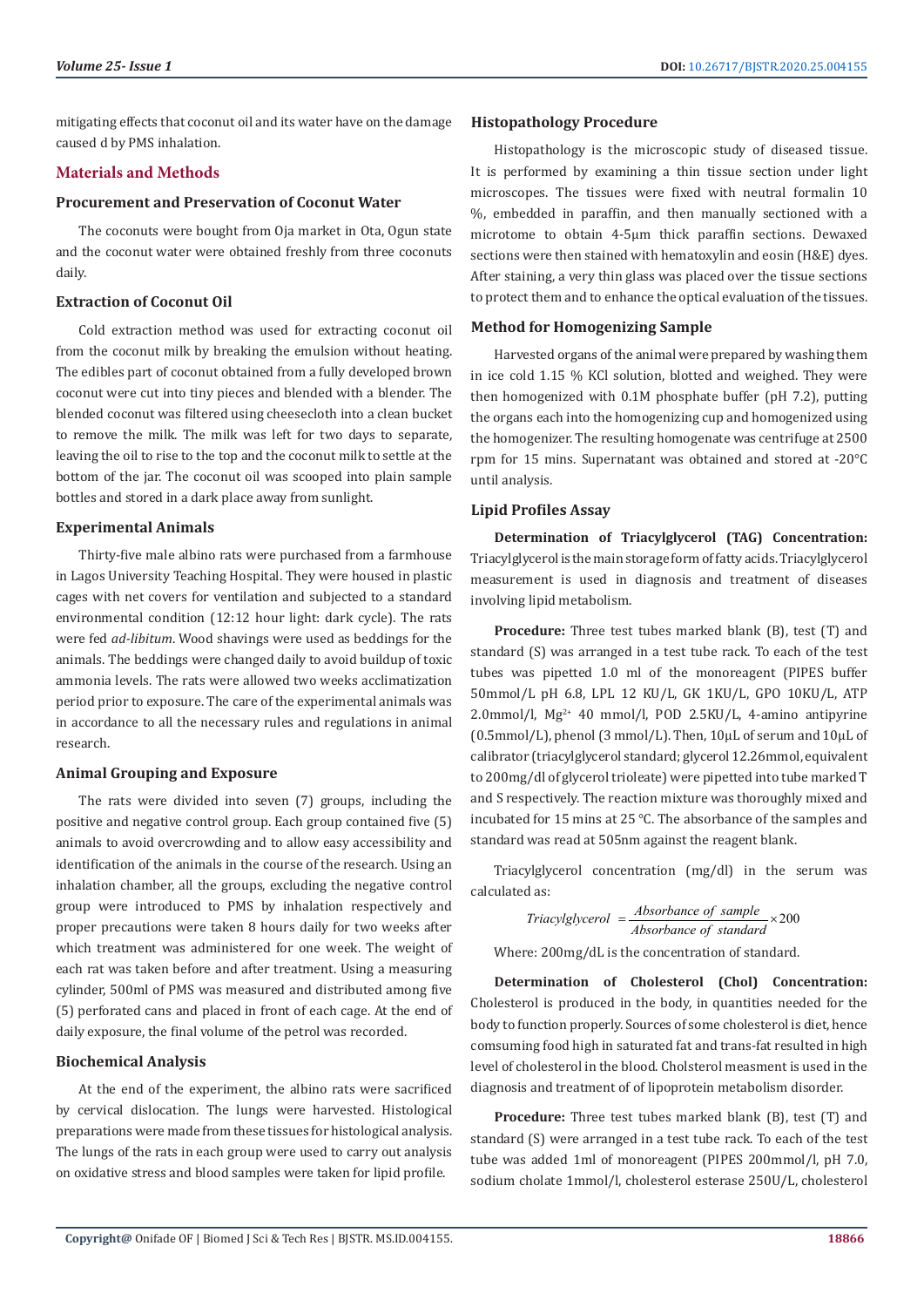oxidase 250U/L, ADPS 0.4mmol). Then 10 µL of standard cholesterol solution and 10 µL of plasma were pipetted into tubes labeled S and T respectively. Cholesterol concentration was calculated as:

Cholesterol = 
$$
\frac{Absorbance \ of \ sample}{Absorbance \ of \ standard} \times 200mg / dl
$$

Where: 200mg/dl is the concentration of the standard.

**Determination of High-Density Lipoprotein (HDL) Concentration:** High density lipoprotein fraction was first isolated according to the method of [6] after precipitating very low-density lipoprotein (VLDL) and low-density lipoprotein (LDL).

**Determination of Low-Density Lipoprotein (LDL) Concentration:** Low density concentration was determined using  $LDL = Cholesterol - \{(TAG/2.22) + HDL\}$ 

#### **Antioxidant Enzymes Assay**

**Determination of Superoxide Dismutase (SOD) Activity:**  Superoxide dismutase activity was determined by its ability to inhibit the auto-oxidation of epinephrine determined by the increase in absorbance at 480nm as described by [7]. The reaction mixture (3ml) contained 2.95ml of 0.05M sodium carbonate buffer pH 10.2, 0.02ml of liver homogenate and 0.03ml of epinephrine in 0.005 N HCl was used to initiate the reaction. The reference cuvette contained 2.95ml buffer, 0.03ml of substrate (epinephrine) and 0.02ml of water. Enzyme activity was calculated by measuring the change in absorbance at 480 nm for 5 min.  $\Sigma$ = 4020 M<sup>-1</sup> cm<sup>-1</sup>.

**Determination of Catalase (CAT) Activity:** Catalase (CAT) activity was determined according to Sinha [8]. It was assayed colorimetrically at 620nm and expressed as  $\mu$ moles of  $H_2O_2$ consumed per min/mg protein at 250 °C. The reaction mixture (1.5ml) contained 1.0ml of 0.01 M phosphate buffer (pH 7.0), 0.1ml of tissue homogenate and 0.4ml of 2 M  $H_2O_2$ . The reaction was stopped by the addition of 2.0 ml of dichromate-acetic acid reagent (5 % potassium dichromate and glacial acetic acid were mixed in 1:3 ratio).  $\Sigma = 40$  M<sup>-1</sup> cm<sup>-1</sup>.

**Determination of Reduced Gluthathione (GSH) Level:** The reduced glutathione (GSH) content of liver tissue as non-protein sulphydryl was estimated according to the method described by [9]. To the homogenate 10 % TCA was added, centrifuged. 1.0ml of supernatant was treated with 0.5ml of Ellmans reagent (19.8mg of 5, 5-dithiobisnitro benzoic acid (DTNB) in 100ml of 0.1 % sodium nitrate) and 3.0ml of phosphate buffer (0.2 M, pH 8.0). The absorbance was read at 412 nm.  $\Sigma = 1.34 \times 10^4$  M<sup>-1</sup> cm<sup>-1</sup>.

**Determination of Lipid Peroxidation:** Malondialdehyde (MDA) an index of lipid peroxidation was determined using the method of [10].1.0ml of the supernatant was added to 2ml of (1:1:1 ratio) TCA-TBA-HCl reagent (Thiobarbituric acid 0.37 %, 0.24 N HCl and 15 % TCA) Tricarboxylic acid- thiobarbituric acidhydrochloric acid reagent boiled at  $100\ ^{\circ}$ C for  $15$  min, and allowed to cool. Flocculent materials were removed by centrifuging at 3000 rpm for 10 min. The supernatant was removed, and the absorbance read at 532nm against a blank. MDA was calculated using the molar extinction coefficient for MDATBA- complex of  $1.56 \times 10^5$  M<sup>-1</sup> cm<sup>-1</sup>.

$$
MDA (unit / mg / protein) = \frac{absorbance}{Molar extinction \times mg protein}
$$

# **Statistical Analysis**

Data were expressed as mean ± standard error of mean (SEM) and were analyzed with software package for social science (SPSS) version 17 and one-way analysis of variance (ANOVA) for multiple comparisons between groups, followed by the Newman-Keuls Post Hoc Test. Difference between groups were considered significant at  $p < 0.05$ .

#### **Results**

#### **Histology**

Histopathology of the lungs of the experimental rats.

# **Discussion**

The toxicity of PMS vapour as well as the mitigating effect of coconut oil and coconut water on the levels of serum lipid profile (triglyceride, cholesterol, high density lipoprotein, and low density lipoprotein), lipid peroxidation level (MDA), antioxidant enzymes (reduced glutathione, catalase, and superoxide dismutase) and histological examination in the lungs of the experimental rats are shown above. The level of triacylglycerol (TAG) of the animals is presented in Figure 1. There is an elevation in TAG level, with groups 1, 3 and 4 showing a significant ( $p < 0.05$ ) increase compared to group 6 and group 7. The level of cholesterol (Chol) of the animals is presented in Figure 2. There is a significant  $(p < 0.05)$  difference in cholesterol level, with groups 1and 5 showing a significant ( $p <$ 0.05) decrease compared to group 7 and a significant ( $p < 0.05$ ) increase compared to group 3. Group 2 has a significant  $(p < 0.05)$ increase compared to groups 6 and group 7. The level of highdensity lipoprotein (HDL) in the serum of the animals is presented in Figure 3. There is a significant  $(p < 0.05)$  difference in HDL level, with group 2 showing a significant (p < 0.05) increase compared to groups 6 and group 7.



**Figure 1:** Triacylglycerol (TAG) level in the serum of the experimental animals. Values were expressed as mean of three determinations ± SEM. Differences were considered significant at p < 0.05.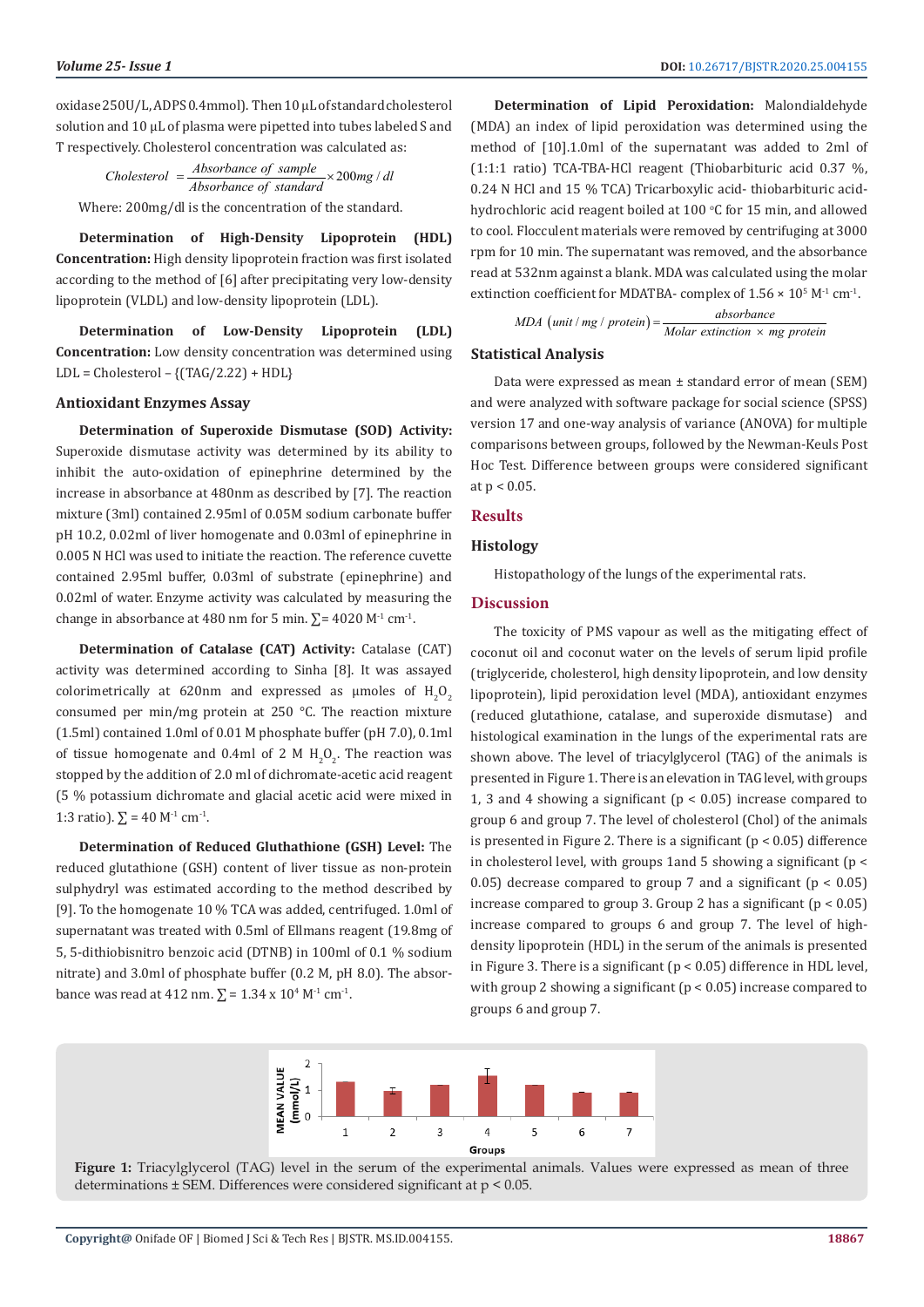

**Figure 2:** Cholesterol (Chol) level in the serum of the experimental animals. Values were expressed as mean of three determinations ± SEM. Differences were considered significant at p < 0.05.



**Figure 3:** High density lipoprotein (HDL) level in the serum of the experimental animals. Values were expressed as mean of three determinations ± SEM. Differences were considered significant at p < 0.05.

The level of low-density lipoprotein (LDL) in the serum of the animals is presented in Figure 4. Group 4 showed a significant (p < 0.05) decrease compared to groups 6 and group 7, and group 6 showed a significant (p < 0.05) decrease compared to groups 2 and group 4. The level of Malondialdehyde (MDA) in the lungs of the animals is presented in Figure 5. There is a significant  $(p < 0.05)$ difference in MDA level, with group 3 showing a significant (p < 0.05) increase compared to group 6 only. The reduced glutathione (GSH) level of the animals is presented in Figure 6. There is a significant (p < 0.05) decrease in the GSH level. Group 1, 2 and 4 showed a significant ( $p < 0.05$ ) decrease compared to groups 6 and 7. The catalase (CAT) activity of the animals is presented in Figure

7. There is a significant (p < 0.05) decrease in group 1 compared to group 6. Group 2 showed a significant (p < 0.05) increase compared to groups 3 and 4. Group 5 showed a significant ( $p < 0.05$ ) increase compared to group 7. The superoxide dismutase (SOD) activity of the animals is presented in Figure 8. Group 1 sowed a significant (p < 0.05) decrease in SOD activity compared to group 3. Group 2 showed a significant ( $p < 0.05$ ) decrease compared to group 3. Group 4 showed a significant ( $p < 0.05$ ) increase compared to groups 6 and group 7. Group 5 showed a significant increase (p < 0.05) compared to groups 6 and 7. Plate 1 showed the toxic effect of PMS vapour and the mitigating effect of coconut oil and its water on damaged lungs of the animals.



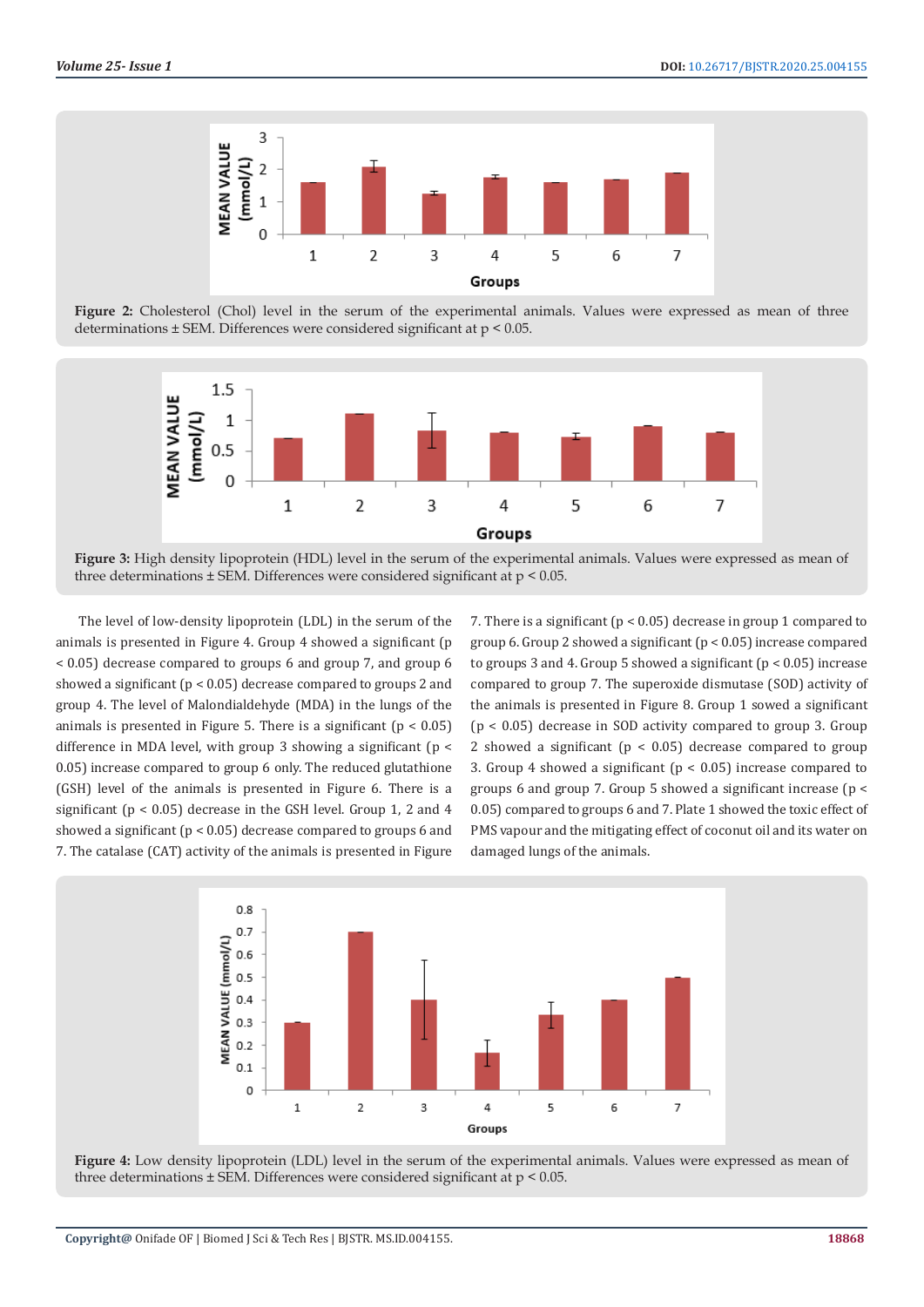

**Figure 5:** Malondialdehyde (MDA) level in the lungs of the experimental animals. Values were expressed as mean of three determinations ± SEM. Differences were considered significant at p < 0.05.



**Figure 6:** Reduce glutathione (GSH) level in the lungs of the experimental animals. Values were expressed as mean of three determinations ± SEM. Differences were considered significant at p < 0.05.



**Figure 7:** Catalase (CAT) activity in the lungs of the experimental animals. Values were expressed as mean of three determinations ± SEM. Differences were considered significant at p < 0.05.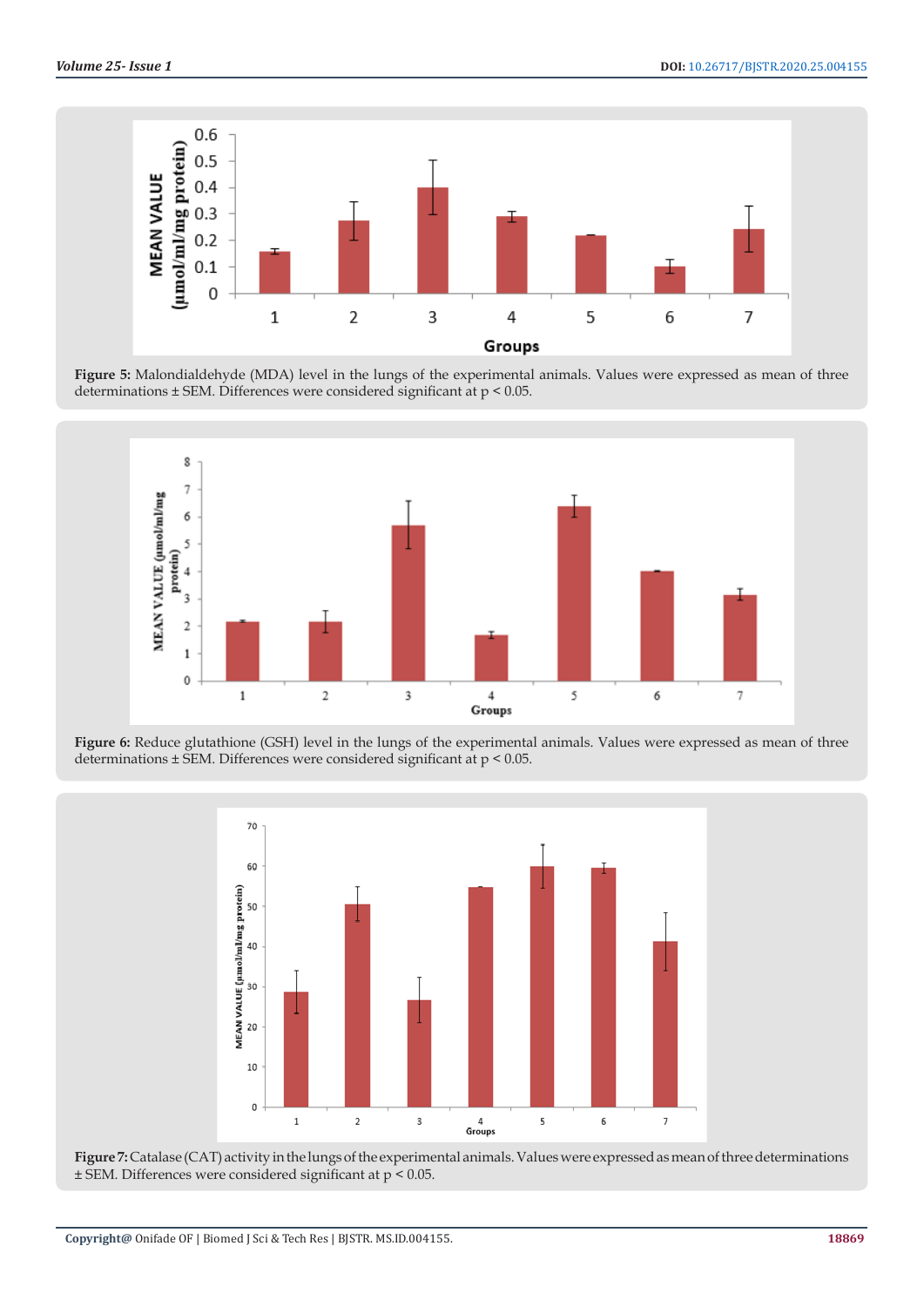

**Figure 8:** Superoxide dismutase (SOD) activity in the lungs of the experimental animals. Values were expressed as mean of three determinations ± SEM. Differences were considered significant at p < 0.05.



A. (Coconut oil in high concentration at 0.4ml/kgb.w),

- B. (Coconut water in high concentration at 0.4ml/kg),
- C. (Indapamine tablet at 0.2ml/kgb.w),
- D. (Coconut water in low concentration at  $0.2$ ml/kgb.w),
- E. (Coconut oil in low concentration at 0.2ml/kgb.w),
- F. (No exposure to petrol (PMS) vapour and no treatment) and
- G. (Exposed to petrol (PMS) vapour but not treated). Magnification: X400.

This present study was carried out to examine the mitigating effect of coconut oil and coconut water on the toxic effects of PMS inhalation. The frequent use of PMS especially in towns and cities for several domestic purposes makes it hard for individuals not to meet it. There is limited information on the use of medicinal plants in improving the health of people who are victims of the effect of PMS inhalation. The average uptake of inhalation exposure per day, of all the rats exposed to PMS vapour is represented in Table 2. The

average uptake of inhalation exposure was not constant. The total average uptake of inhalation of exposure is  $30 \pm 6.84$ mg/kgb.w/ day. Coconut oil and coconut water have been known to have antioxidant and anti-inflammatory properties Cocoinfo International [11]. Coconut has been used to cure many illnesses and diseases and this is due to the biologically active compounds it possesses that act as anti-inflammatory and antioxidants (Table 1).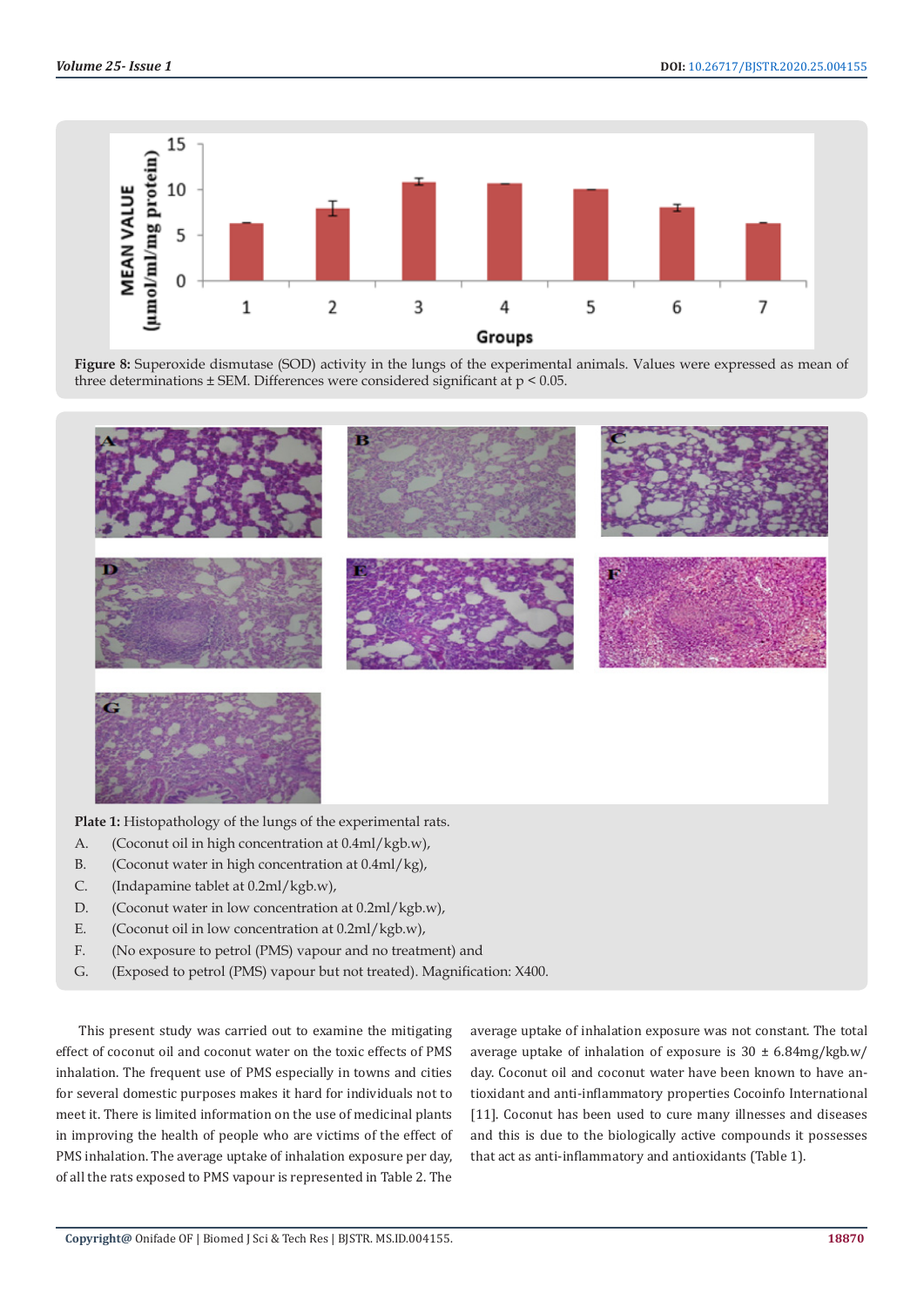| Group                | <b>Treatment</b>                                                                |
|----------------------|---------------------------------------------------------------------------------|
| 1                    | Coconut oil in high concentration of 0.4ml/kgb.w<br>was administered orally.    |
| $\mathcal{L}$        | Coconut water in high concentration of 0.4ml/<br>kgb.w was administered orally. |
| 3                    | Indapamine tablet at 0.2ml/kgb.w was<br>administered orally.                    |
| 4                    | Coconut water in low concentration of 0.2ml/<br>kgb.w was administered orally.  |
| 5                    | Coconut oil in low concentration of 0.2ml/kgb.w<br>was administered orally.     |
| 6 (Negative control) | No exposure to PMS vapour and no treatment                                      |
| 7 (Positive control) | Exposed to PMS vapour but not treated                                           |

#### **Table 1:** Treatment Schedule (n= 5).

**Table 2:** Average Uptake of Inhalation Exposure per day for all exposed rats.

| Day          | EHE (inha)( $mg/kg/day$ ) |
|--------------|---------------------------|
| $\mathbf{1}$ | $23.89 \pm 1.61$          |
| 2            | $21.23 \pm 1.42$          |
| 3            | $23.89 \pm 1.61$          |
| 4            | $31.85 \pm 2.14$          |
| 5            | $29.19 \pm 1.96$          |
| 6            | $47.76 \pm 3.21$          |
| 7            | $23.89 \pm 1.61$          |
| 8            | $29.19 \pm 1.96$          |
| 9            | $34.51 \pm 2.32$          |
| 10           | $26.53 \pm 1.78$          |
| 11           | $29.19 \pm 1.96$          |
| 12           | $31.85 \pm 2.14$          |
| 13           | $37.16 \pm 2.50$          |
| 14           | $26.53 \pm 1.78$          |

Note: \*The average uptake of inhalation exposure for 14 days is not constant. The total average uptake of inhalation exposure is  $30 \pm 6.84$ mg/kg/day.

In this present study, it was observed that the exposure to PMS vapour in all 6 test groups resulted in a significant (p < 0.05) increase of triacylglycerol (TAG), cholesterol (Chol), low density lipoprotein (LDL) level and decrease high density lipoprotein levels; elevation in malondialdehyde (MDA) level, a decrease in the level of reduced glutathione (GSH), activities of catalase (CAT), and superoxide dismutase (SOD). Exposure to PMS vapour significantly  $(p < 0.05)$  reduced the activity of SOD, GSH and CAT in the test animals when compared with the negative control. Similarly [12] observed a significant ( $p < 0.05$ ) decrease in the antioxidant enzymes of experimental animals on exposure to PMS vapour. In this present study, the level of MDA significantly ( $p < 0.05$ ) increased in the positive control when compared to the negative control. This is in agreement with previous studies that affirmed that exposure to petroleum products including PMS leads to increased MDA in rats and humans [13-15]. A significant  $(p < 0.05)$ 

increase in the MDA level of the positive control, compared with the other groups that were exposed to PMS vapour and treated showed that treatment with coconut oil and water may have reduced the abnormal generation of reactive oxygen species.

Lipid peroxidation results from the release of free radicals that can cause tissue damage by reacting with polyunsaturated fatty acids in cellular membranes to form malondialdehyde (MDA) [15]. Volatile hydrocarbons primarily get absorbed into blood via respiratory tract, leading to toxic effect on the lungs [16]. Several reports have shown that inverse relationship exists between lipid peroxidation and glutathione activities during stress [15]. Reactive oxygen species (ROS) are generated from molecular oxygen and nitrogen through Electron Transport Chain, cytochrome P450, and other cellular and sub-cellular functions [17]. The ROS which includes the superoxide radical  $(\cdot 0, \cdot)$ , hydrogen peroxide  $(H_2O_2)$  and hydroxyl radical (•OH<sup>-</sup>) affect mainly lipids, proteins, carbohydrates and nucleic acid [18]. In most cases, the abnormal generation of reactive oxygen species, which results in significant damage to cell structure, is considered an important signal of oxidative damage [19]. Oxidative stress occurs when the presence of ROS is in excess of the available antioxidant buffering capacity [20]. The depletion of antioxidant enzymes predisposes the cell to the toxic actions of xenobiotics which could lead to cell injury or death. Hence, daily exposure to PMS vapour has the potential to produce oxidative stress and reduce antioxidant level.

There was a significant ( $p < 0.05$ ) decrease in the SOD activity of the positive control group when compared with the negative control. A slight elevation in the SOD activity of the groups exposed to PMS vapour may be as a result of treatment with coconut oil and coconut water. There was a reduction in the GSH level in group 1, 2, 4 and the positive control when compared with the negative control, consequent to metabolism of agents in the PMS vapour which could contribute to the generation of reactive oxygen species. [21] affirmed that GSH level decreases on exposure to PMS vapour in untreated group when compared with the negative control. The CAT activity significantly ( $p < 0.05$ ) reduced in group 1, 3, and positive group compared to the negative group. A slight elevation in the CAT activity of group 2, 4 and 5 may be as a result of treatment with coconut oil and coconut water. Superoxide dismutase (SOD), reduced glutathione (GSH), and catalase (CAT) are endogenous antioxidant enzymes that act as free-radical scavengers and hence prevent and repair damage done by reactive oxygen species [22]. Antioxidant enzymes have been reported to play major primary antioxidant defence roles in catalyzing the dismutation of superoxide radical  $\left(\bullet 0_{2}\right)$  to  $H_{2}O_{2}$  and decomposition of  $H_{2}O_{2}$  to  $H_2$ O, respectively [23,24]. Glutathione protects cells from the free radicals produced through oxidation, while catalase catalyzes the decomposition of hydrogen peroxide to water and oxygen [23,25].

There was a significant ( $p < 0.05$ ) increase in the levels of TAG and Chol in the groups exposed to PMS vapour. The significant (p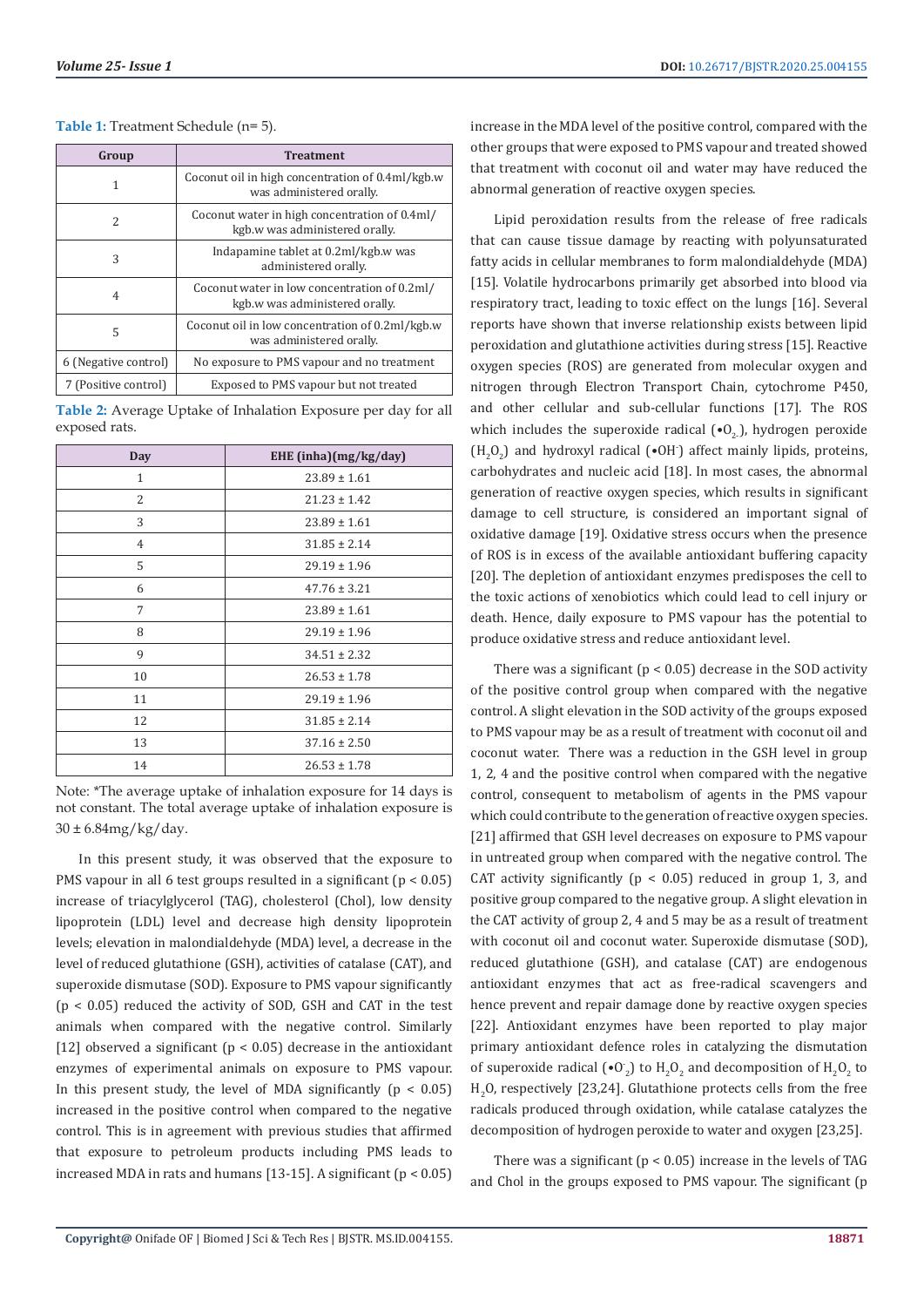< 0.05) increase in TAG and Chol observed is an indication that inhalation on exposure to petrol vapour affects lipid metabolism. On one hand, lipid metabolism is affected once there is liver damage since the disturbance of cell membrane integrity is likely to cause some membrane lipids to be released into circulation; while on the other hand, it causes the tissue to compromise its effectiveness in regulating lipid metabolism [14]. There was a significant ( $p < 0.05$ ) increase in the LDL levels of groups 2, 3, and positive control when compared with the negative control and a significant ( $p < 0.05$ ) decrease in the HDL of groups 1, 3, 4, 5 and the positive control, when compared with the negative control. In the histology study of the lungs, inflammation was observed in the groups exposed to PMS vapour. No significant changes were observed in the lungs of the negative control. The histology study of group 1 which was exposed to PMS vapour and treated with coconut oil at 0.4ml/kgb.w showed alveolar air spaces with mild infiltration of surrounding interstitium by inflammatory cells in the lungs, indicating mild pulmonary inflammation.

[26] investigated the hypothesis that exposure of healthy volunteers to concentrated particles is associated with an influx of inflammatory cells into the lower respiratory tract and concluded that ambient air particles are capable of inducing a mild inflammation in the lower respiratory tract. The increase in the number of inflammatory cells has been reported as alveolitis, which refers to the cell types that are most abundant [26]. Pneumonitis is a general term that refers to the inflammation of lung tissue and is caused by irritants. The histology study of group 2, which was exposed to PMS vapour and treated with coconut water of 0.4ml/kg, showed reduction in alveolar air spaces with moderate infiltration of surrounding interstitium by inflammatory cells in the lungs. The histology study of group 3, which was exposed to PMS vapour and treated with 2ml indapamine showed the lungs alveolar air spaces with mild infiltration of surrounding interstitium by inflammatory cells in the lungs. Thus, indicating mild pulmonary inflammation. This showed that indapamine 2.5mg, a diuretic pill had little significance on the effect of PMS.

The histology study of group 4, which was exposed to PMS vapour and treated with coconut water at 0.2ml/kgb.w showed the lungs alveolar air spaces, with infiltration of surrounding interstitium by aggregates of inflammatory cells forming granulomas. Thus, indicating granulomatous pulmonary inflammation. This showed that coconut water in low concentration had little or no significant effect of PMS vapour on the lungs of male albino rats. The histology study of group 5, which was exposed to PMS vapour and treated with coconut oil at 0.2ml/kgb.w concentration showed a reduction in alveolar air spaces with moderate infiltration of surrounding interstitium by inflammatory cells of the lungs. Thus, indicating moderate pulmonary inflammation. This showed that coconut oil in low concentration had little significance on the effect of PMS vapour on the lungs of male albino rats.

# **Conclusion**

The results obtained show that exposure to PMS is toxic to the lungs and could cause inflammation. It also shows that exposure to petrol vapour increases oxidative stress and reduces the activities of antioxidant enzymes. Coconut oil and its water have antioxidant and anti-inflammatory properties that may mitigate the effect of PMS vapour in the body.

#### **References**

- 1. (2009) European Public Health Alliance. Air, water pollution and health effects.
- 2. [Caprino L, Togna GI \(1998\) Potential health effects of gasoline and its](https://www.ncbi.nlm.nih.gov/pmc/articles/PMC1533055/) [constituents: a review of current literature \(1990-1997\) on toxicological](https://www.ncbi.nlm.nih.gov/pmc/articles/PMC1533055/) [data. Environmental Health Perspective 106\(3\): 115-125.](https://www.ncbi.nlm.nih.gov/pmc/articles/PMC1533055/)
- 3. (2014) Office of Environmental Health Hazard Assessment (OEHHA). Fuels and your health. facts sheet of the california environmental protection agency's Office of Environmental Health Hazard Assessment (OEHHA) and The American Lung Association of California (ALAC). Sacramento, California.
- 4. [Rothman N, Li GL, Dosemeci M, Bechtold WE, Marti GE, et al. \(1996\)](https://www.ncbi.nlm.nih.gov/pubmed/8833776) [Haematotoxicity among chinese workers heavily exposed to benzene.](https://www.ncbi.nlm.nih.gov/pubmed/8833776) [American Journal of Industrial Medicine 29\(3\): 236-246.](https://www.ncbi.nlm.nih.gov/pubmed/8833776)
- 5. Bruce D (2009) Coconut oil miracle. Adventure works press, Philippines.
- 6. Gidez LI, Miller GJ, Burstein M, [Slagle S \(1982\) Separation and quantification](https://www.ncbi.nlm.nih.gov/pubmed/7175378) [of subclasses of human high density lipopoproteins by a simple](https://www.ncbi.nlm.nih.gov/pubmed/7175378) [precipitation procedure. Journal of Lipid Research 23\(8\): 1206-1223.](https://www.ncbi.nlm.nih.gov/pubmed/7175378)
- 7. [Sun M, Zigma S \(1978\) An Improved Spectrophotometric Assay of](https://www.ncbi.nlm.nih.gov/pubmed/727489) [Superoxide Dismutase Based on Ephinephrine Antioxidation. Annals of](https://www.ncbi.nlm.nih.gov/pubmed/727489) [Biochemistry 12: 81-89.](https://www.ncbi.nlm.nih.gov/pubmed/727489)
- 8. [Sinha AK \(1972\) Colorimetric assay of catalase. Analytical Biochemistry](https://www.ncbi.nlm.nih.gov/pubmed/4556490) [60: 47.](https://www.ncbi.nlm.nih.gov/pubmed/4556490)
- 9. [Sedlak J, Lindsay RH \(1968\) Estimation of total, protein-bound, and](https://www.ncbi.nlm.nih.gov/pubmed/4973948) [non-protein sulfhydryl groups in tissue with ellman's reagent. Annals of](https://www.ncbi.nlm.nih.gov/pubmed/4973948) [Biochemistry 25\(1\): 192-205.](https://www.ncbi.nlm.nih.gov/pubmed/4973948)
- 10. [Buege JA, Aust SD \(1978\) Microsomal lipid peroxidation. Methods of](https://www.ncbi.nlm.nih.gov/pubmed/672633) [Enzymology 18: 302-310.](https://www.ncbi.nlm.nih.gov/pubmed/672633)
- 11.(2004) Cocoinfo International, Coconut water and its medicinal properties. Asian and Pacific Coconut Community Journal 11(1): 25-28.
- 12. [Owagboriaye FO, Dedeke GA, Aladesida AA, Bamidele JA, Olooto WE](https://www.sciencedirect.com/science/article/pii/S1018364716300751) [\(2016\) Assessment of the effect of gasoline fume on antioxidant status](https://www.sciencedirect.com/science/article/pii/S1018364716300751) [and lipid peroxidation in albino rats. Journal of King Saud University 9:](https://www.sciencedirect.com/science/article/pii/S1018364716300751) [10-15.](https://www.sciencedirect.com/science/article/pii/S1018364716300751)
- 13. Bokolo B, Ligha AE (2013) Antioxidative effect of zinc on gasoline. Research Journal of Pharmaceuticals, Biological and Chemical Sciences 4(3): 45-52.
- 14. [Uboh FE, Akpanabiatu MI, Eyong EU, Ebong PE, Eka OO \(2005\) Evaluation](https://www.researchgate.net/publication/228340435_Evaluation_of_toxicological_implications_of_inhalation_exposure_to_kerosene_fumes_and_petrol_fumes_in_rats) [of toxicological implications of inhalation exposure to kerosene fumes](https://www.researchgate.net/publication/228340435_Evaluation_of_toxicological_implications_of_inhalation_exposure_to_kerosene_fumes_and_petrol_fumes_in_rats) [and petrol fumes in rats. Acta Biologica Szegediensis 30: 19-22.](https://www.researchgate.net/publication/228340435_Evaluation_of_toxicological_implications_of_inhalation_exposure_to_kerosene_fumes_and_petrol_fumes_in_rats)
- 15. [Odewabi AO, Ogundahunsi OA, Oyalowo M \(2014\) Effect of exposure](https://pdfs.semanticscholar.org/c9d5/1754296c7e50d03e7139d6f79fba080f2140.pdf) [to petroleum fumes on plasma antioxidant defense system in petrol](https://pdfs.semanticscholar.org/c9d5/1754296c7e50d03e7139d6f79fba080f2140.pdf) [attendants. British Journal of Pharmacology and Toxicology 5: 83-87.](https://pdfs.semanticscholar.org/c9d5/1754296c7e50d03e7139d6f79fba080f2140.pdf)
- 16. [Azeez OM, Akhigbe RE, Anigbogu CN \(2012\) Exposure to petroleum](https://www.ncbi.nlm.nih.gov/pubmed/23293471) [hydrocarbon: implications in lung lipid peroxidation and antioxidant](https://www.ncbi.nlm.nih.gov/pubmed/23293471) [defense system in rat. Toxicology International 19\(3\): 306-309.](https://www.ncbi.nlm.nih.gov/pubmed/23293471)
- 17. [Noori S \(2012\) An overview of oxidative stress and antioxidant defensive](https://www.omicsonline.org/scientific-reports/srep413.php) [system. open access. Scientific Reports 6: 1-9.](https://www.omicsonline.org/scientific-reports/srep413.php)
- 18. [Damien C, Chantal VH, Pirouz S, Zerimech FH, Laurence J, et al. \(2004\)](https://link.springer.com/article/10.1023/B:WATE.0000015332.94219.ff) [Cellular impact of metal trace elements in terricolous lichen diploschistes](https://link.springer.com/article/10.1023/B:WATE.0000015332.94219.ff)